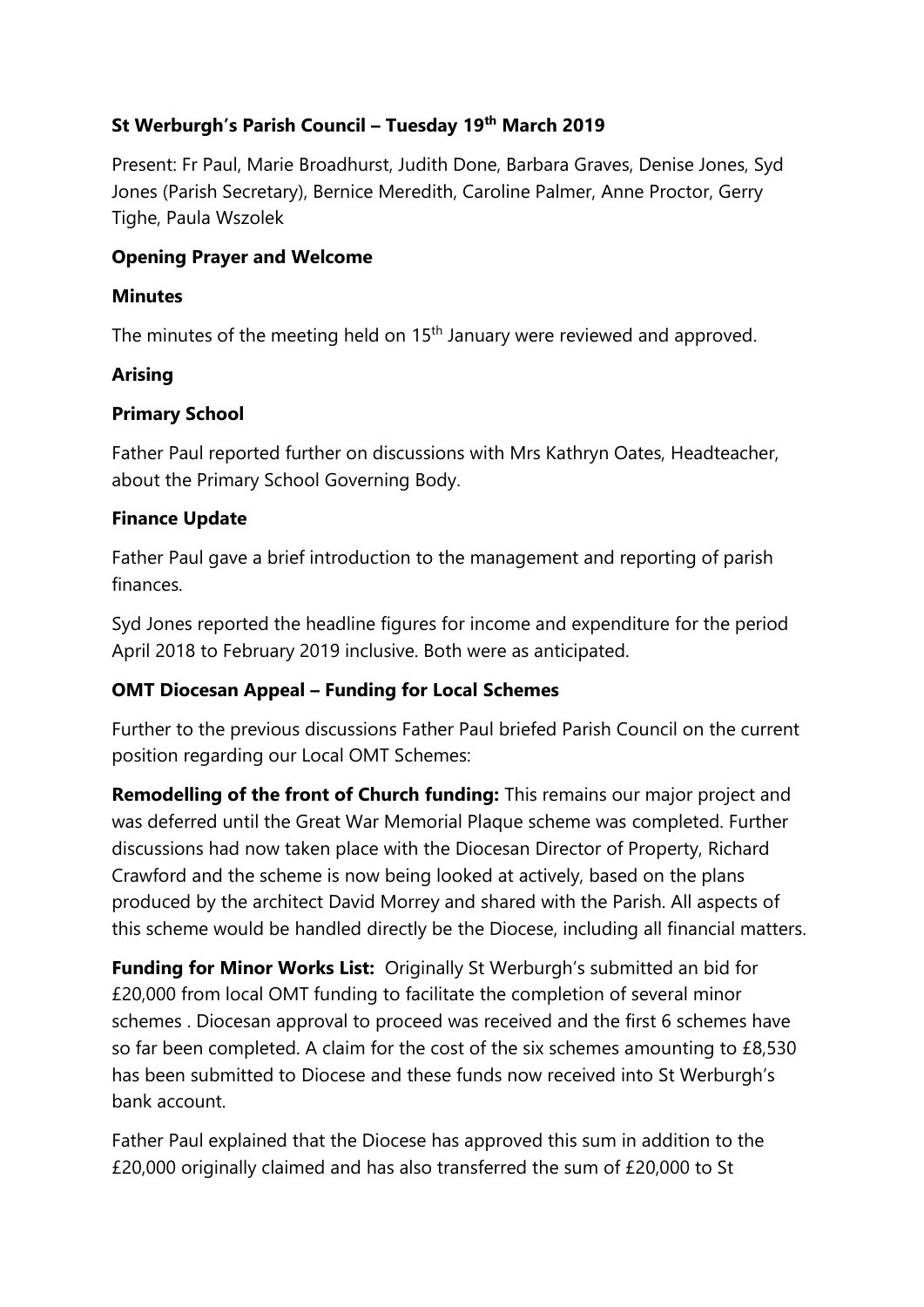Werburgh's, giving us a total of £28,530 towards our minor works list. The position has been discussed with the Diocese which has confirmed we have been awarded this sum.

**Minor Works List:** In light the funding now available Father Paul invited Parish Council to review the list of minor works with a view to further consideration at the next meeting.

# **Painting of exterior of presbytery**

Father Paul reported that arrangements were now being made by the Diocese for the external painting of the presbytery. He reminded that this was not an OMT funded initiative but would be met from our Central Fund account.

#### **Hotel Development**

### **General update**

Father Paul reported on the progress of the hotel development and the ongoing disruption at the side of church. The situation was being monitored closely but he acknowledged the significant impact this was having on church activities and parishioners.

### **Drainpipes**

Father Paul reported that three cast iron drainpipes had been damaged at the side of church. The developers had not admitted liability but had indicated their willingness to undertake the replacement. This was in hand.

#### **Safeguarding**

Father Paul reported that DBS clearance for all our priority groups was nearly complete. Currently Liz was processing the team who take Home Communions. The next Group to be processed will be the Confirmation catechists later in the year.

## **Health and Safety**

Father Paul reported progress in establishing the Health and Safety Team to oversee this important area of work. The team had met with the Diocesan Health and Safety Advisor and had identified four key areas for immediate review:

- Crowd control and evacuation (especially at busy services and events)
- Ladder Safety and working at height
- Fire Safety and evacuation procedures in case of fire
- Catering

The Team is due to meet again on Wednesday 20<sup>th</sup> March 2019